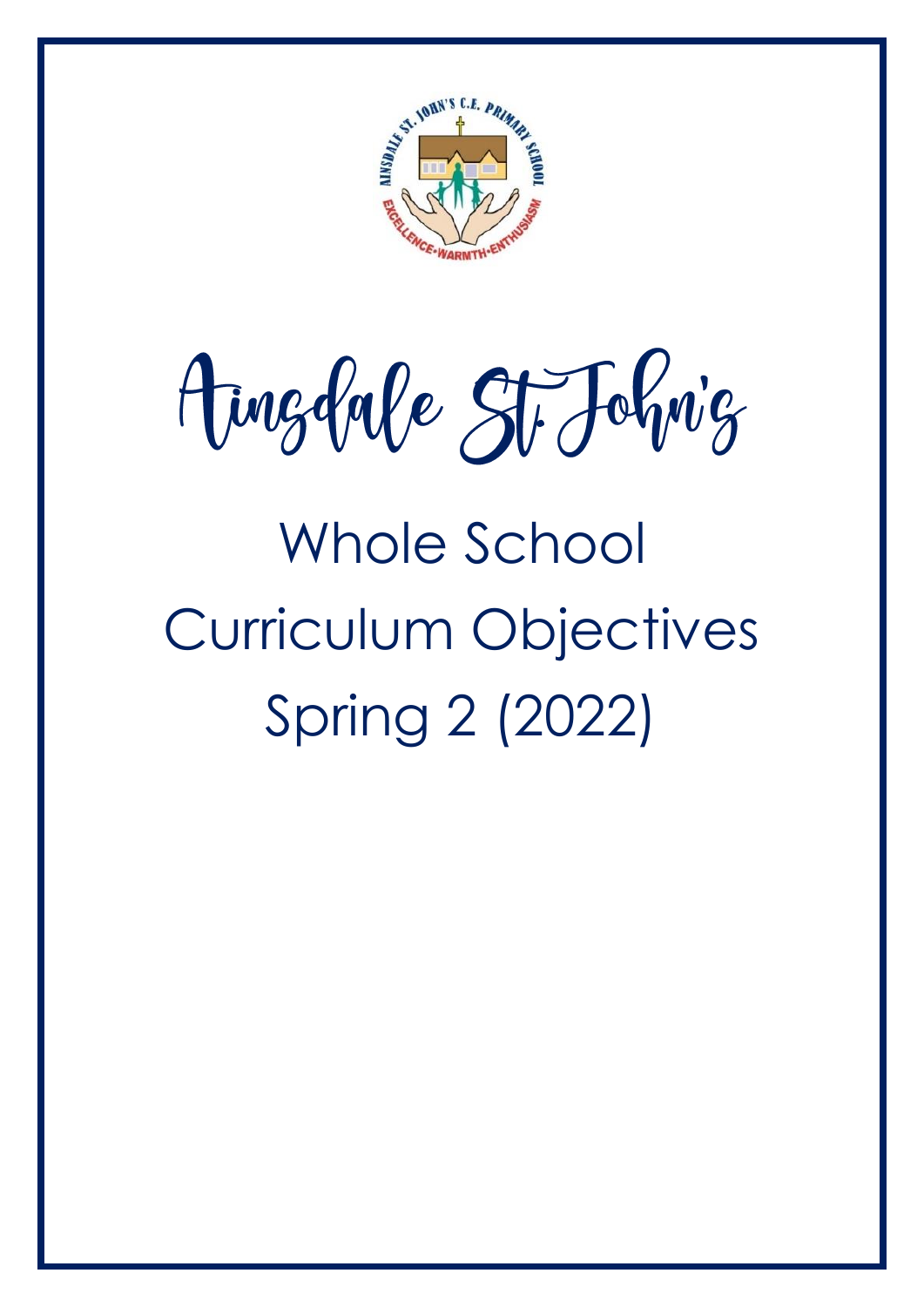

Amgdale St Fohnig<br>Curriculum Qverview

Year: Reception Term: Spring 2

#### **Writing**

Focus Text 1: Let's All Creep Through the Crocodile Creek Spell words by identifying the sounds and then writing the sound with letter/s. Form lower-case letters correctly. Re-read what they have written to check that it makes sense. Write short sentences with words with known sound-letter correspondences.

Focus Text 2: I'm Going to Eat this Ant

Give meaning to marks as they draw, write and paint.

Hear and say the initial sound in words.

Link sounds to letters.

Use some clearly identifiable letters to communicate meaning.

Begin to break speech down into words.

Hear and say the initial sound in words and some subsequent sounds.

Seament the sounds in simple words and blend them together.

Write labels and captions.

Write CVC words.

#### **Maths**

Number: Building 9 and 10

Counting to 9 and 10

Comparing groups up to 10

Combining two groups to find the whole

Number bonds to 5

Number bonds to 10 – ten frame

Number bonds to 10 – part whole model

Measure: Building 9 and 10

Time Beginning to comparing mass, length, height and capacity 2-D Shape properties 3-D Shapes Exploring patterns

### **RE**

Stories Jesus Told

Explore the stories that Jesus told and know that he told them to teach us about God.

Easter

Explore the events of Easter through a variety of multi-sensory experiences ensuring that pupils know it is a celebration of Jesus' death and resurrection.

### **Humanities / Understanding the World**

Animals / Minibeast Explore the natural world.

Compare and contrast characters from stories, including figures from the past.

Describe what can be seen, heard and felt whilst outside.

Explore life cycles.

Explore habitats.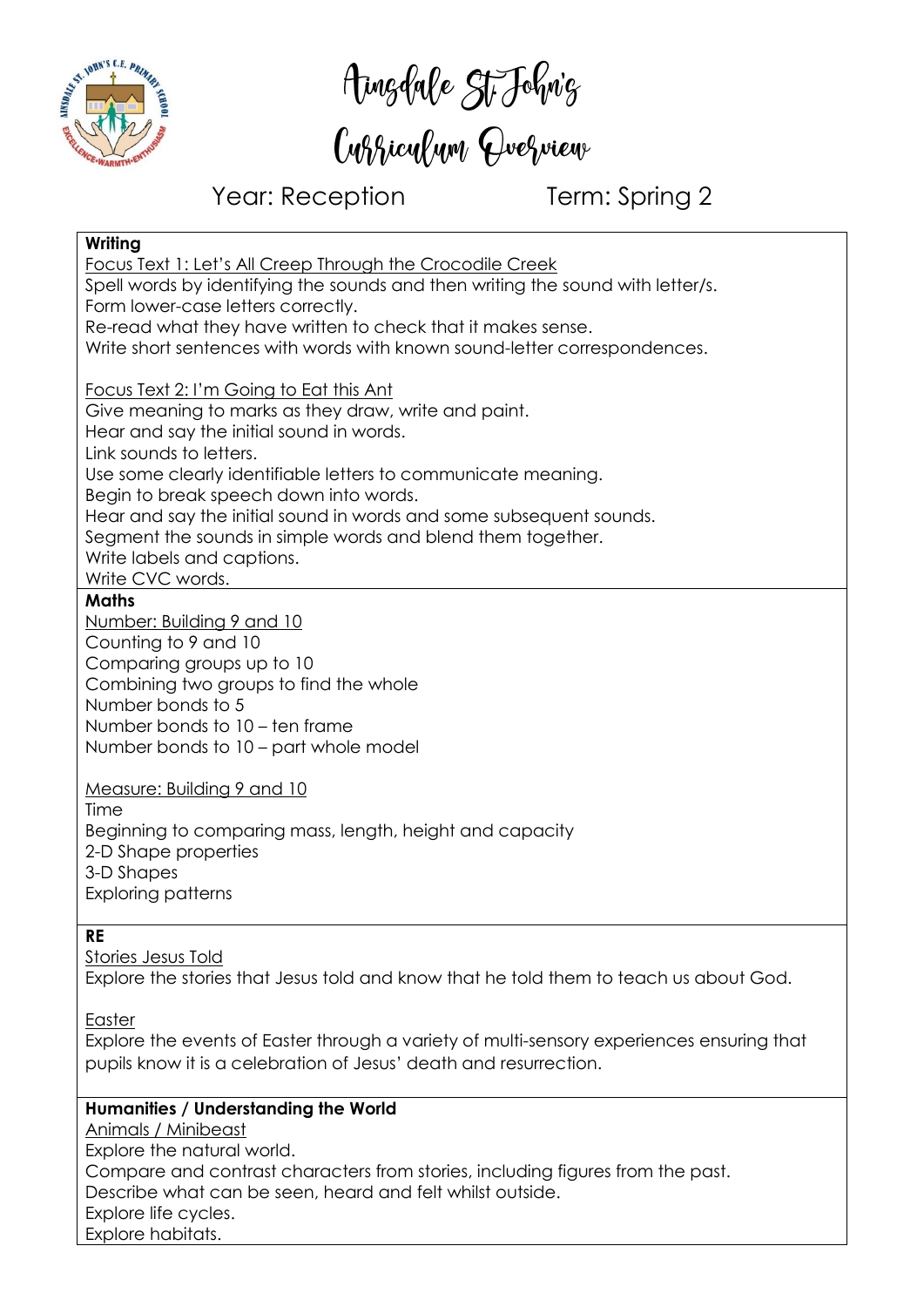#### **Art & Design**

DT

Explore different materials freely, in order to develop their ideas about how to use them and what to make.

Develop their own ideas and then decide which materials to use to express them. Join different materials and explore different textures.

Art

Explore, use and refine a variety of artistic effects to express their ideas and feelings. Through painting, drawing, sketching, progress towards a more fluent style of moving, with developing control and grace.

#### **Music**

#### Everyone! & Our World

Continue to sing nursery rhymes, songs and action songs. Begin to build a repertoire of songs and dances. Explore the different sounds of instruments.

### **PE / Physical Development**

Dance

Use counting to help to stay in time with the music when copying and creating actions. Move safely with confidence and imagination, communicating ideas through movement. Explore movement using a prop with control and co-ordination.

Move with control and coordination, expressing ideas through movement.

Move with control and coordination, copying, linking and repeating actions.

Remember and repeat actions, exploring pathways and shapes.

#### Fitness / Games

Work safely and develop running and stopping. Develop throwing and learn how to keep score.

Play games showing an understanding of the different roles within it.

Follow instructions and move safely when playing tagging games.

Work co-operatively and learn to take turns.

Work with others to play team games.

### **Personal, Social and Emotional Development**

See themselves as valuable individuals.

Build constructive and respectful relationships

Express their feelings and consider the feelings of others.

Show resilience and perseverance in the face of challenge.

Identify and moderate their own feelings socially and emotionally.

Think about the perspectives of others.

Manage their own needs through personal hygiene.

Know and talk about the different factors that support their overall health and wellbeing:

regular physical activity, healthy eating, tooth brushing, sensible amounts of 'screen time',

having a good sleep routine and being a safe pedestrian.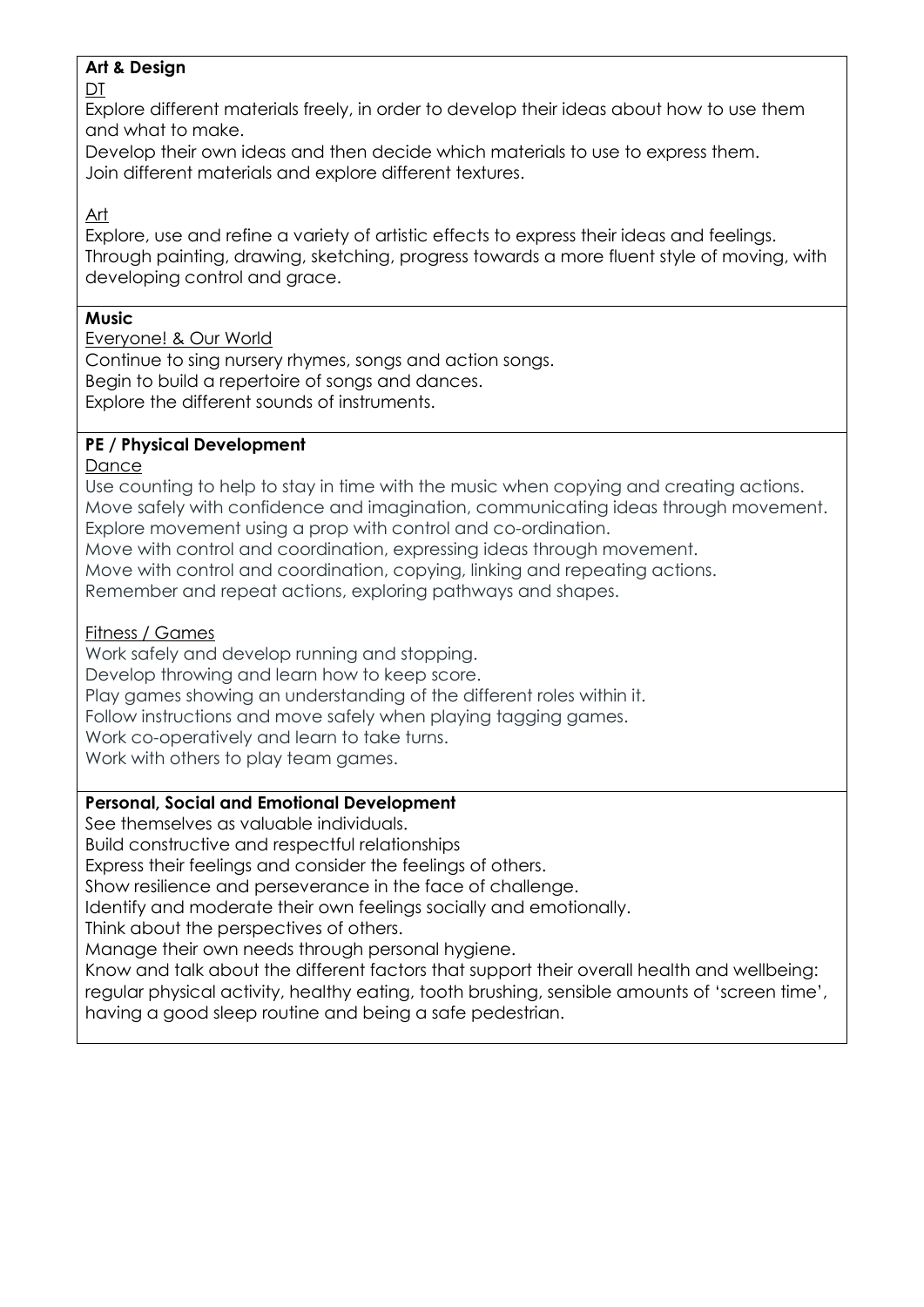

Aingdale St Fohnig<br>Cussiculum Qvesview

# Year: 1 Term: Spring 2

#### **Reading**

Focus Text: How to wash a Woolly Mammoth by Michelle Robinson and Kate Hindley

Retell stories and consider their particular characteristics.

Learn to appreciate rhymes and poems.

Recite some rhymes and poems by heart.

Draw on what they already know.

Check that the text makes sense.

Make inferences on the basis on what is being said and done.

Predict what might happen on the basis of what has been read so far.

#### **Spoken Language**

Ask relevant questions.

Articulate and justify answers.

Build vocabulary.

Use spoken language: speculating, imagining and exploring ideas.

#### **Writing**

Focus Text: The Curious Case of the Missing Mammoth by Ellie Hattie

Written Outcome: Fiction – Story based on same structure

Orally compose a sentence before writing it.

Write key words and new vocabulary.

Use some simple description to describe a character or setting.

Begin to link ideas by subject or pronoun.

Combine words to make a single clause sentence.

Use *and* to join words and clauses.

Use capital letters for names of people and places.

Use punctuation in some sentences: Some full stops and capital letters, some question marks and exclamation marks.

#### **Maths**

Number and Place Value (within 50) Count in multiples of 2s and 5s.

Measurement

Compare, describe and solve practical problems for length and height, mass and weight, capacity and volume.

Measure and begin to record the following: lengths and heights, mass and weight, capacity and volume.

#### **Science**

**Plants** 

Identify and name a variety of common wild and garden plants, including deciduous and evergreen trees.

Identify and describe the basic structure of a variety of common flowering plants, including trees.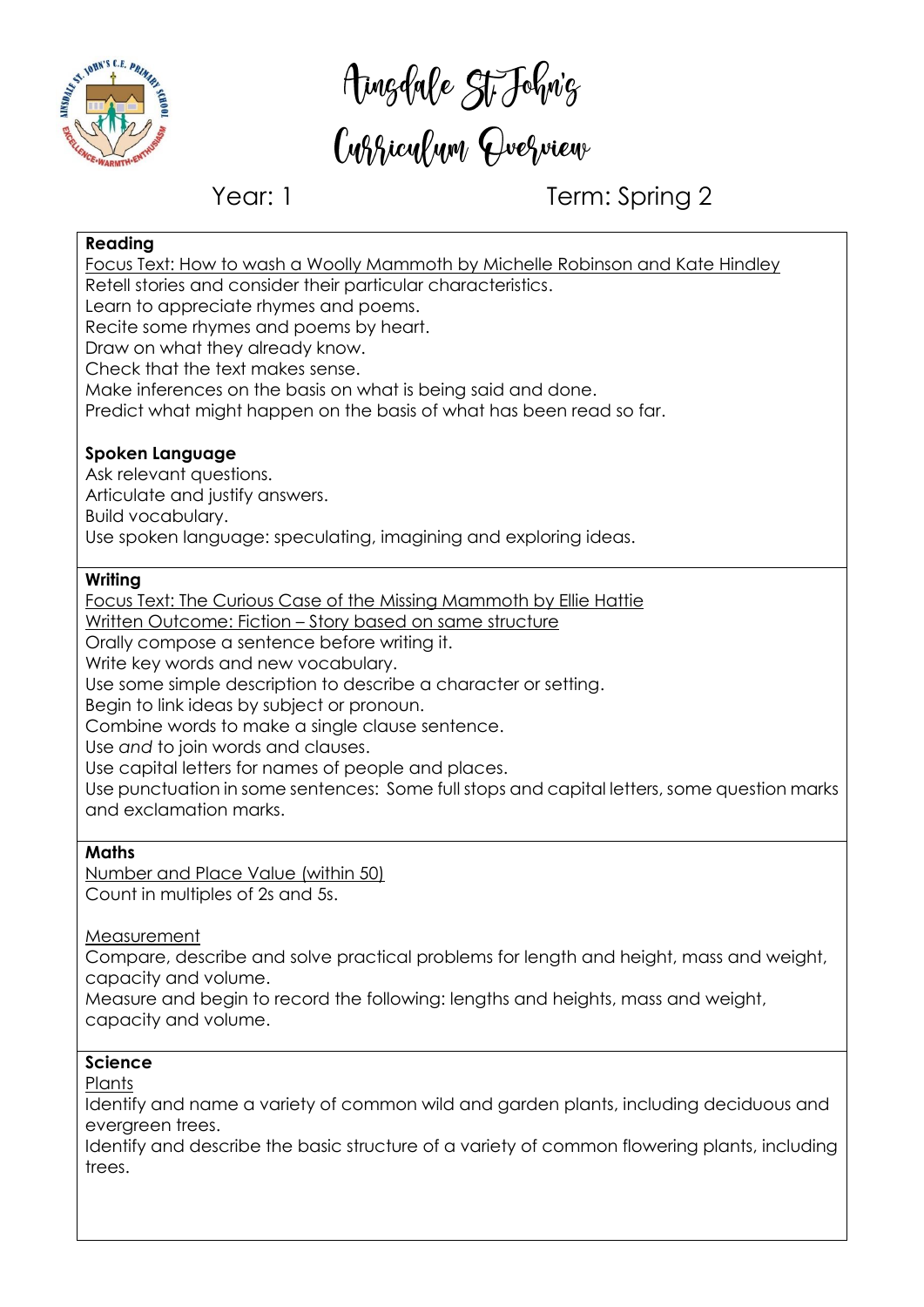**RE**

Easter: Celebrating New Life and New Beginnings: Why does Easter matter to Christians? The events of Palm Sunday, Good Friday and Easter day are at the core of Christian beliefs. Christians believe that Easter is a new beginning.

Christians believe that Jesus died and rose back to life again.

#### **Computing**

Programming A - Moving a Robot

Understand what algorithms are; how they are implemented as programs on digital devices; and that programs execute by following precise and unambiguous instructions. Create and debug simple programs.

Use logical reasoning to predict the behaviour of simple programs.

#### **Humanities**

Significant Individuals – Florence Nightingale, Mary Seacole and Edith Cavell

Explain what makes a person significant.

Understand how Florence Nightingale improved nursing.

Understand how Mary Seacole improved nursing.

Understand how Edith Cavell improved nursing.

Compare the lives of different nurses.

#### **Art & Design**

Art: Colour Creations

Use a range of materials creatively to design and make products.

Use painting to develop and share their ideas, experiences and imagination.

Use sculpture to develop and share their ideas, experiences and imagination.

Develop a wide range of art and design techniques in using colour, pattern, texture, line, shape, form and space.

Talk about the work of a range of artists, craft makers and designers, describing the differences and similarities between different practices and disciplines, and making links to own work.

#### **Music**

Round and Round

Use voices expressively and creatively by singing songs and speaking chants and rhymes. Listen with concentration and understanding of different kinds of music.

Experiment with, create, select and combine sounds using the inter-related dimensions of music.

#### **PE**

**Gymnastics** 

Master basic movements as well as developing balance, agility and co-ordination, and begin to apply these in a range of activities**.**

Perform dances using simple movement patterns.

#### **PSHCE**

Being Responsible: Water Spillage

Understand what we are responsible for.

Recognise how responsibilities will change as we grow.

Understand the types of things I am responsible for.

Know how to, and understand the importance of, preventing accidents.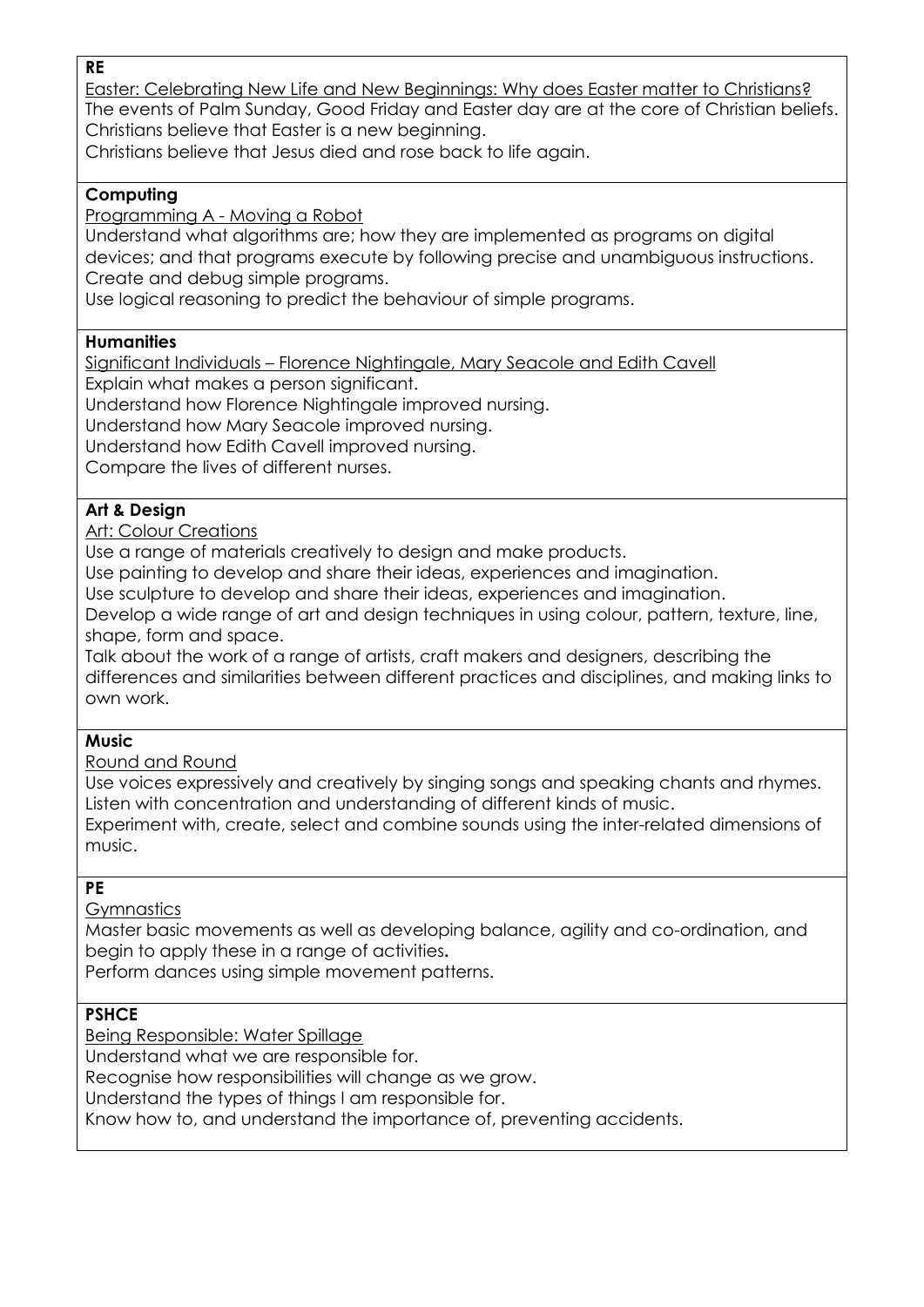

Aingdale St Fohnig<br>Cussiculum Qvesview

# Year: 2 Term: Spring 2

#### **Reading**

Focus Text: Owen and the Soldier by Lisa Thompson

Predict what might happen on the basis of what has been read so far.

Discuss and clarify the meaning of words, linking new meanings to known vocabulary. Answer and ask questions.

Discuss their favourite words and phrases.

Introduce non-fiction books that are structured in different ways.

Discuss the sequence of events in books and how items of information are related.

Make inferences on the basis of what is being said and done.

#### **Writing**

Focus Text: Major Glad, Major Dizzy by Jan Oke

Written Outcome: Recount of historical events from Major Glad's point of view

Use the progressive form of verbs in the present and past tense.

Use present and past tenses correctly and consistently.

Use subordination (apply because, when; introduce that).

Write down ideas, key words, new vocabulary.

Use punctuation correctly - introduce apostrophe for the possessive (singular).

Include detail and description to inform the reader.

Write in 1st person.

Use consistent past tense.

Order events with adverbs of time.

Include personal comments and own viewpoint.

Set the scene with a clear opening and establish the context.

Finish with a closing statement with personal comment or summary e.g. What an amazing day we all had!

#### **Maths**

Number: Shape

Identify and describe the properties of 2-D shapes, including the number of sides and line symmetry in a vertical line.

Identify and describe the properties of 3-D shapes, including the number of edges, vertices and faces.

Identify 2-D shapes on the surface of 3-D shapes, [for example, a circle on a cylinder and a triangle on a pyramid].

Compare and sort common 2-D and 3-D shapes and everyday objects.

Number: Fractions

Recognise, find, name and write fractions 1/3, 1/4, 2/4 and 3/4 of a length, shape, set of objects or quantity.

Write simple fractions for example,  $1/2$  of  $6 = 3$  and recognise the equivalence of 2/4 and  $\frac{1}{2}$ .

#### **Science**

Animals including humans

Notice that animals, including humans, have offspring which grow into adults. Find out about and describe the basic needs of animals, including humans, for survival (water, food and air).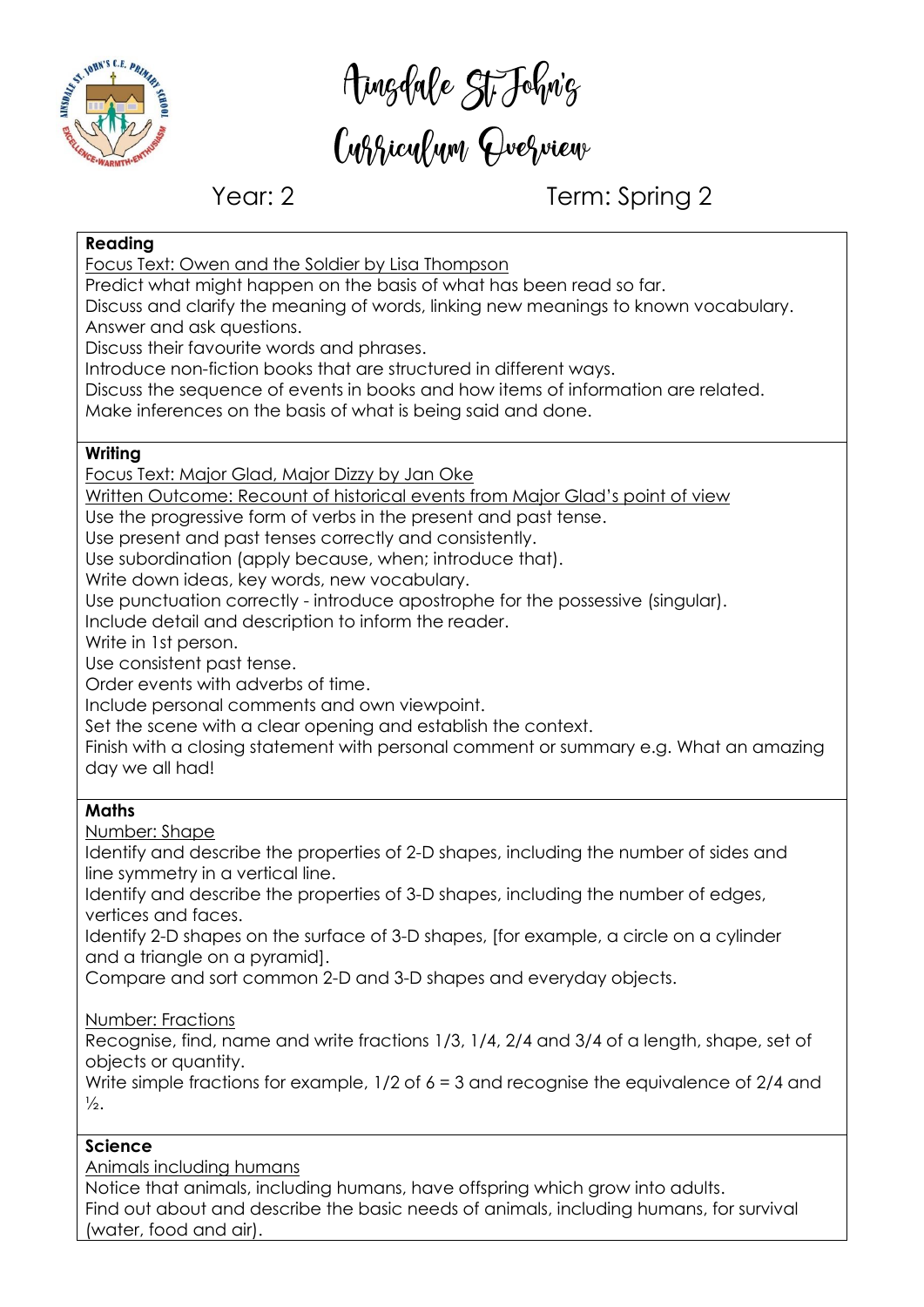Describe the importance for humans of exercise, eating the right amounts of different types of food, and hygiene.

#### **RE**

Easter

Identify and name some of the symbols of Easter.

Retell the Easter story.

Talk about their own experiences of Easter celebrations.

Use religious vocabulary to simply describe what the symbols of Easter mean.

Describe briefly why Christian people celebrate Easter.

Explain what they think to be the most important thing about Easter.

### **Computing**

Algorithms

Describe a series of instructions as a sequence.

Explain what happens when we change the order of instructions.

Use logical reasoning to predict the outcome of a program (series of commands).

Explain that programming projects can have code and artwork.

Design an algorithm.

Create and debug a program that I have written.

#### **Humanities**

History- Seaside holidays

Discuss favourite holidays and include travel, entertainment, accommodation and food. Know who Queen Victoria was.

Know why seaside holidays were popular in Victorian times.

Know how the invention of steam trains changed holidays.

Identify similarities and differences between seaside holidays in the past and present.

### **Art & Design**

Art: Self-portrait

Investigate famous self-portraits. Use collage to create a self-portrait.

Investigate the different kinds of sketching pencils.

Investigate different paints.

Create our own self-portrait.

Create a self-portrait from clay.

#### **Music**

**Zootime** Find a pulse. Know that this unit is reggae music. Recognise and name some of the instruments they hear. Be an animal of their choice. Copy and clap back rhythms. Add high and low sounds to a rhythm. Sing and dance in time. Play instruments in time.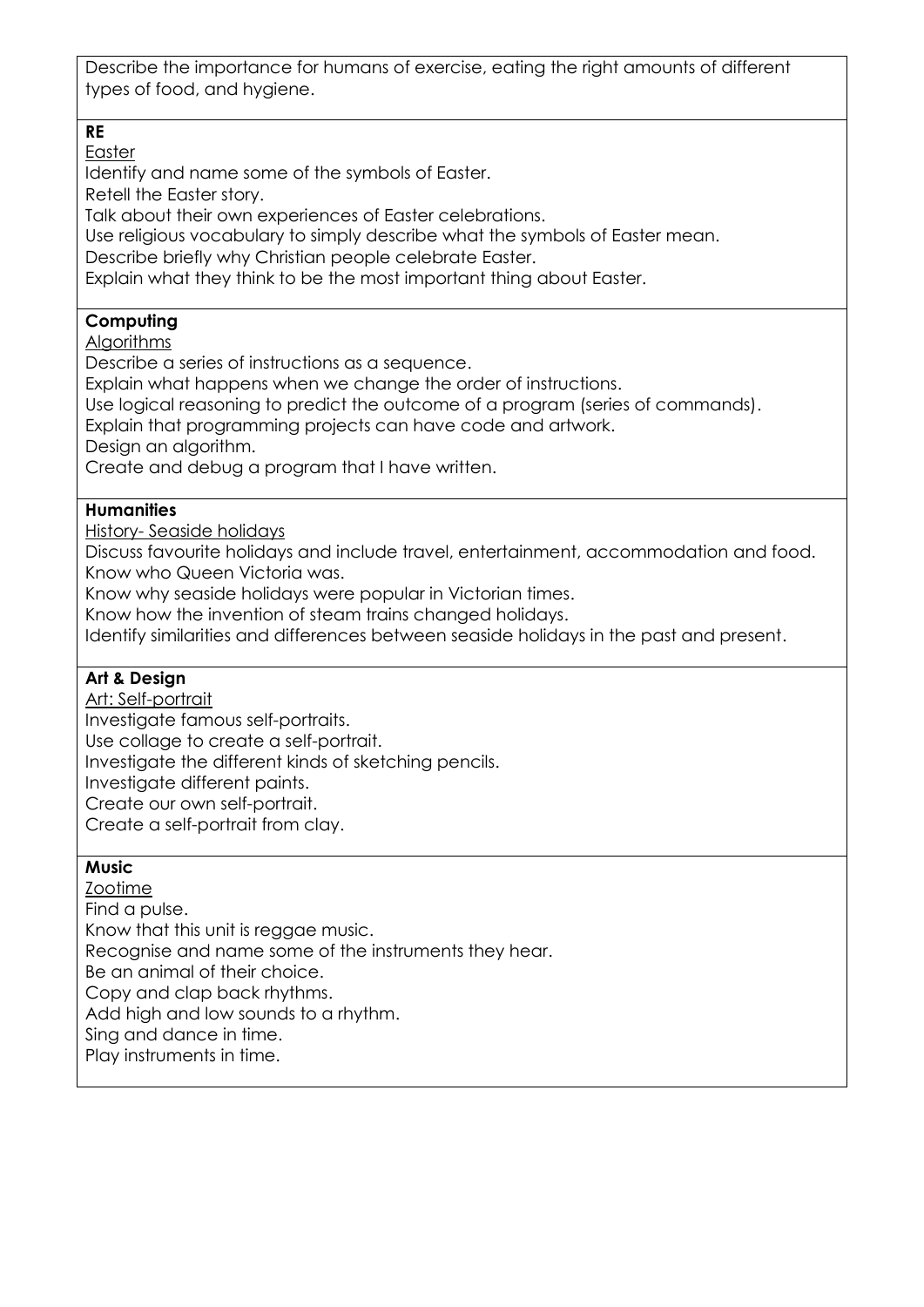#### **PE**

Yoga

Copy and repeat yoga poses.

Develop an awareness of strength when completing yoga poses.

Develop an awareness of flexibility when completing yoga poses.

Copy and remember actions linking them into a flow.

Create a flow and teach it to a partner.

Explore poses and create a yoga flow.

Striking and fielding

Track a rolling ball and collect it.

Accuracy in underarm throwing and consistency in catching when fielding a ball.

Accuracy with overarm throwing to send a ball over a greater distance and limit a batter's score.

Striking for distance and accuracy.

Decision making to get a batter out.

Decision making when under pressure.

#### **PSHCE**

Relationships: Bullying and Body Language

Name a range of feelings.

Understand why we should care about other people's feelings.

See and understand bullying behaviours.

Know how to cope with these bullying behaviours.

Recognise and name a range of feelings.

Understand that feelings can be shown without words.

See a situation from another person's point of view.

Understand why it is important to care about other people's feelings.

Being Responsible – Looking out for Others

Name ways you can improve in an activity or sport.

Understand the importance of trying hard and not giving up.

See the benefits of practising an activity or sport.

Learn ways to set goals and work to reach them.

Know how you can help other people.

Recognise kind and thoughtful behaviours and actions.

Understand the risks of talking to people you don't know very well in the community.

Identify the differences between being responsible and being irresponsible.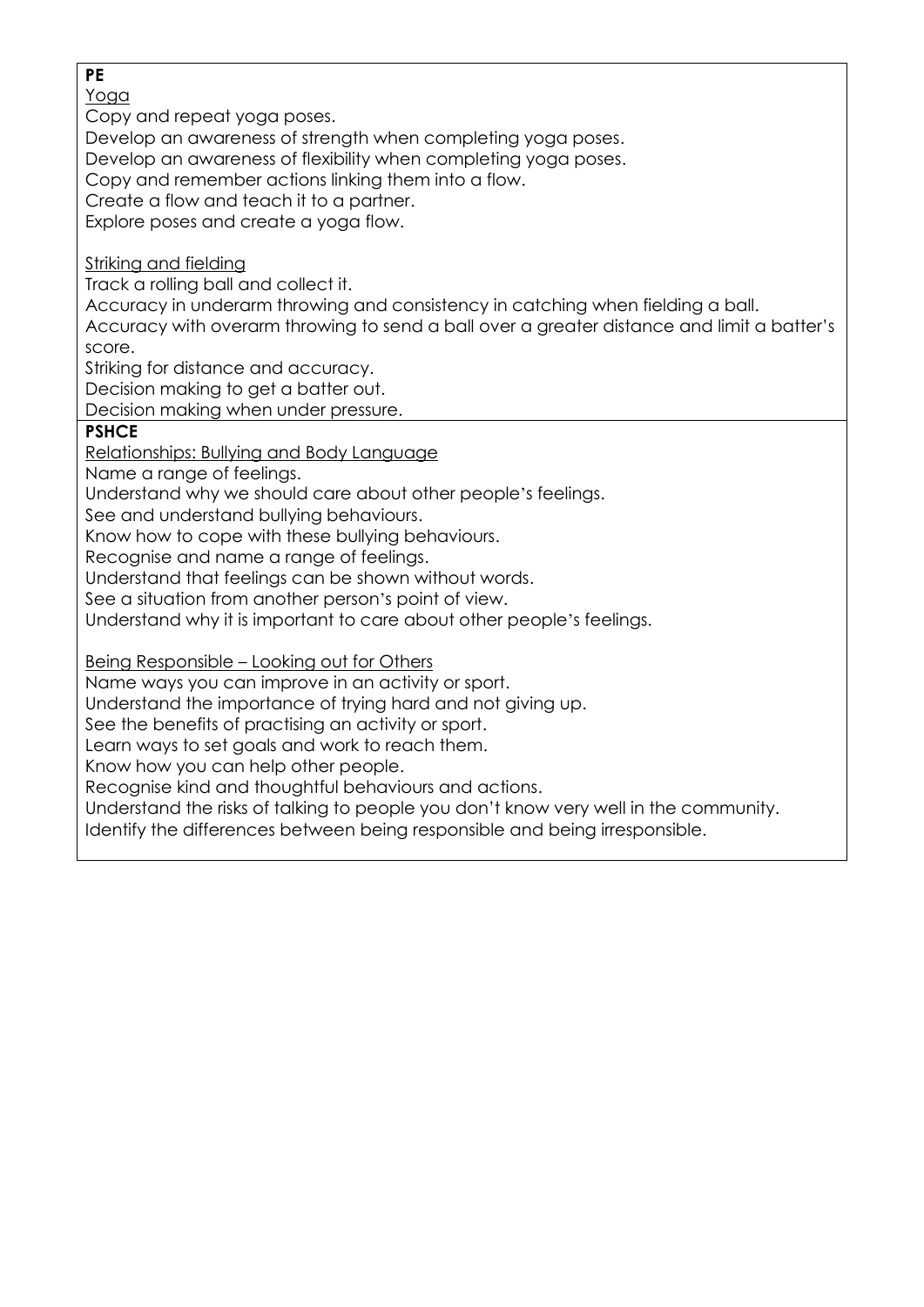

Aingdale St Fohnig<br>Cussiculum Qvesview

# Year: 3 Term: Spring 2

#### **Reading**

Focus Text: Reading: The Morning I Met a Whale by Michael Morpurgo

Ask questions to improve understanding.

Draw inferences (inferring characters' feelings, thoughts and motives from their actions); justify with evidence.

Discuss words and phrases that capture the reader's interest and imagination. Ask questions to improve understanding.

Draw inferences (inferring characters' feelings, thoughts and motives from their actions); justify with evidence.

#### **Writing**

Focus Text: Big Blue Whale by Nicola Davies

Written Outcome: Persuasion-Leaflet

Use adverbs to express time, place and cause.

Build an increasing range of sentence structures.

Use headings and sub-headings to aid presentation.

Assess the effectiveness of own and others' writing.

Use persuasive language e.g. alliteration, repetition.

Write in logical order.

Use 2nd person or 3rd person to talk directly to the reader.

Select organisational features e.g. opening statement, sub-headings, closing statement.

#### **Maths**

Number: Multiplication and Division

Recall and use multiplication and division facts for the 3, 4 and 8 multiplication tables. Write and calculate mathematical statements for multiplication and division using the multiplication tables they know, including for two-digit numbers times one-digit numbers, using mental and progressing to formal written methods.

Solve problems, including missing number problems, involving multiplication and division, including positive integer scaling problems and correspondence problems in which n objects are connected to m objects.

Number: Fractions

Count up and down in tenths; recognise that tenths arise from dividing an object into 10 equal parts and in dividing one-digit numbers or quantities by 10.

Recognise and use fractions as numbers: unit fractions and non-unit fractions with small denominators.

Recognise, find and write fractions of a discrete set of objects: unit fractions and non-unit fractions with small denominators.

Solve problems that involve all of the above.

#### Measurement: Length and perimeter

Measure, compare, add and subtract: lengths (m/cm/mm); mass (kg/g); volume/capacity  $\mathsf{l}$ /*m*l $\mathsf{l}$ .

Measure the perimeter of simple 2-D shapes.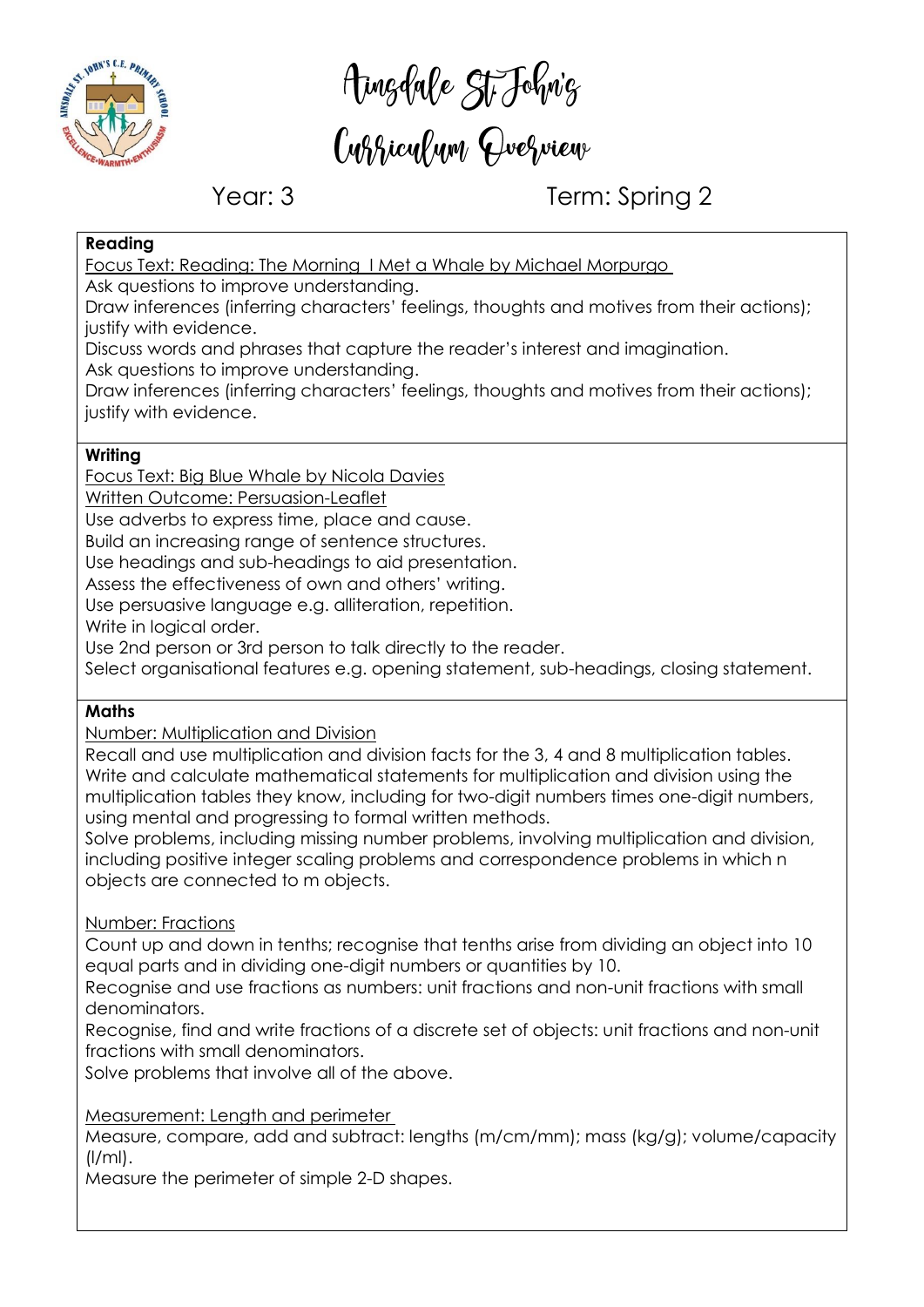#### **Science**

Magnetism

Notice that some forces need contact between two objects, but magnetic forces can act at a distance.

Observe how magnets attract or repel each other and attract some materials and not others and describe magnets as having two poles.

Compare and group together a variety of everyday materials on the basis of whether they are attracted to a magnet, and identify some magnetic materials.

Predict whether two magnets will attract or repel each other, depending on which poles are facing.

#### **RE**

Exploring the Sadness and Joy of Easter

Use religious vocabulary to retell in detail the stories of Palm Sunday, Holy Week and Easter. Make links between Christian beliefs and the stories of Palm Sunday, Holy Week and Easter. Ask good questions about the events of Palm Sunday, Holy Week and Easter and Christian belief associated with these events.

Use religious vocabulary to make links between people's values and behaviour. Ask important questions about beliefs and values.

Use religious vocabulary to describe and show understanding of the Christian practices linked with the Easter Story.

Describe the impact of the events of Palm Sunday, Holy Week and Easter on the lives of people today.

#### **Computing**

Creating Media – Animation and Desktop Publishing

Explain that animation is a sequence of drawings or photographs.

Relate animated movement with a sequence of images.

Plan an animation and review and improve it.

Evaluate the impact of adding other media to an animation.

Recognise how text and images convey information.

Recognise that text and layout can be edited.

Add content to a desktop publishing publication.

Consider how different layouts can suit different purposes and its benefits.

#### **Humanities**

UK Cities and Counties

Name and locate countries and cities of the UK, including the use of 8-point compass directions when locating.

Name and locate the main rivers and seas of the UK, using an atlas/map.

Name and locate counties of the UK, using a map.

Name and locate areas of high ground in the UK, using maps or atlases.

Identify how London's growth has changed over time and significance of Prime Meridian. Describe how the UK population has changed over time.

#### **Art & Design**

DT: British Inventors

Investigate the invention of the telephone.

Investigate the invention of the World Wide Web.

Explore how the invention of reinforced concrete works.

Investigate the invention of the mackintosh.

Reflect on the impacts that inventions have had on our lives.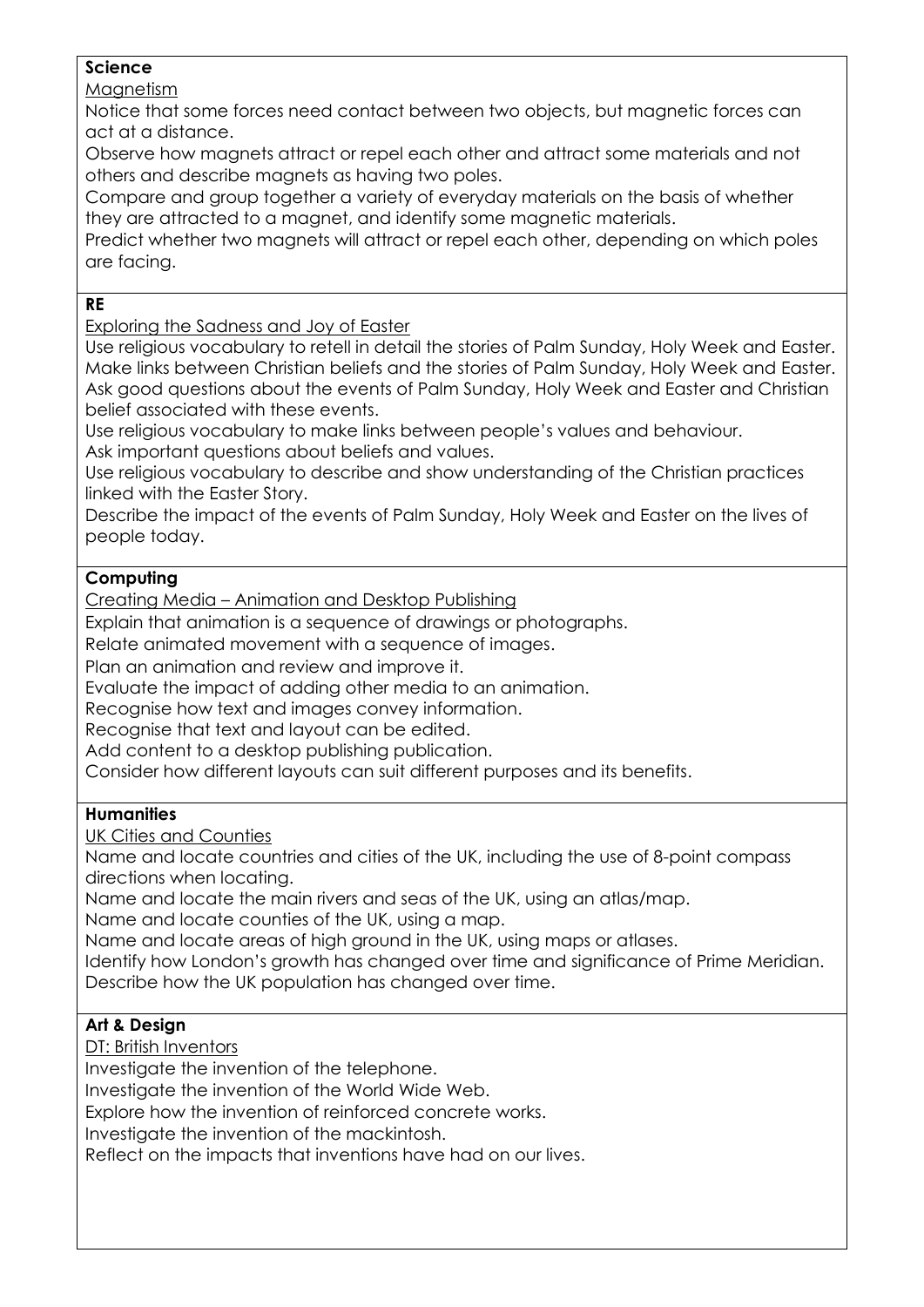#### **Music**

The Dragon Song - a song about kindness, respect, friendship, acceptance and happiness. Use the body to find the pulse of the song. Discuss the song and answer questions together using correct musical language (What

instruments can we hear? How is the song put together? What style of music is it?) Use instruments to create an ensemble.

Learn to sing the song.

#### **PE**

Tennis

Develop racket and ball control.

Develop returning the ball using a forehand groundstroke.

Rally using a forehand.

Develop the two handed backhand.

Learn how to score.

Develop playing against an opponent.

Work collaboratively with a partner and compete against others.

#### Dance

Create actions in response to a stimulus and move in unison with a partner.

Understand how dynamics affect the actions performed.

Work with a partner to choose actions that relate to an idea.

Remember and repeat actions, using dynamics to clearly show different phrases.

Choose actions which relate to the idea, using space and timing to make my work look interesting.

### **PSHCE**

Being Responsible – Stealing

Understand the difference between borrowing and stealing.

Describe you might feel if something of yours is borrowed and not returned.

Know why it is wrong to steal.

Understand the differences between being responsible and irresponsible.

### **Spanish**

Animals

Introduced to ten animals in Spanish.

Match all the new Spanish words to the appropriate picture.

Remember the words for at least five animals in Spanish unaided.

Attempt to spell at least three animals correctly in Spanish.

Pronounce the J sound in oveja, pájaro & conejo and the LL sound in caballo.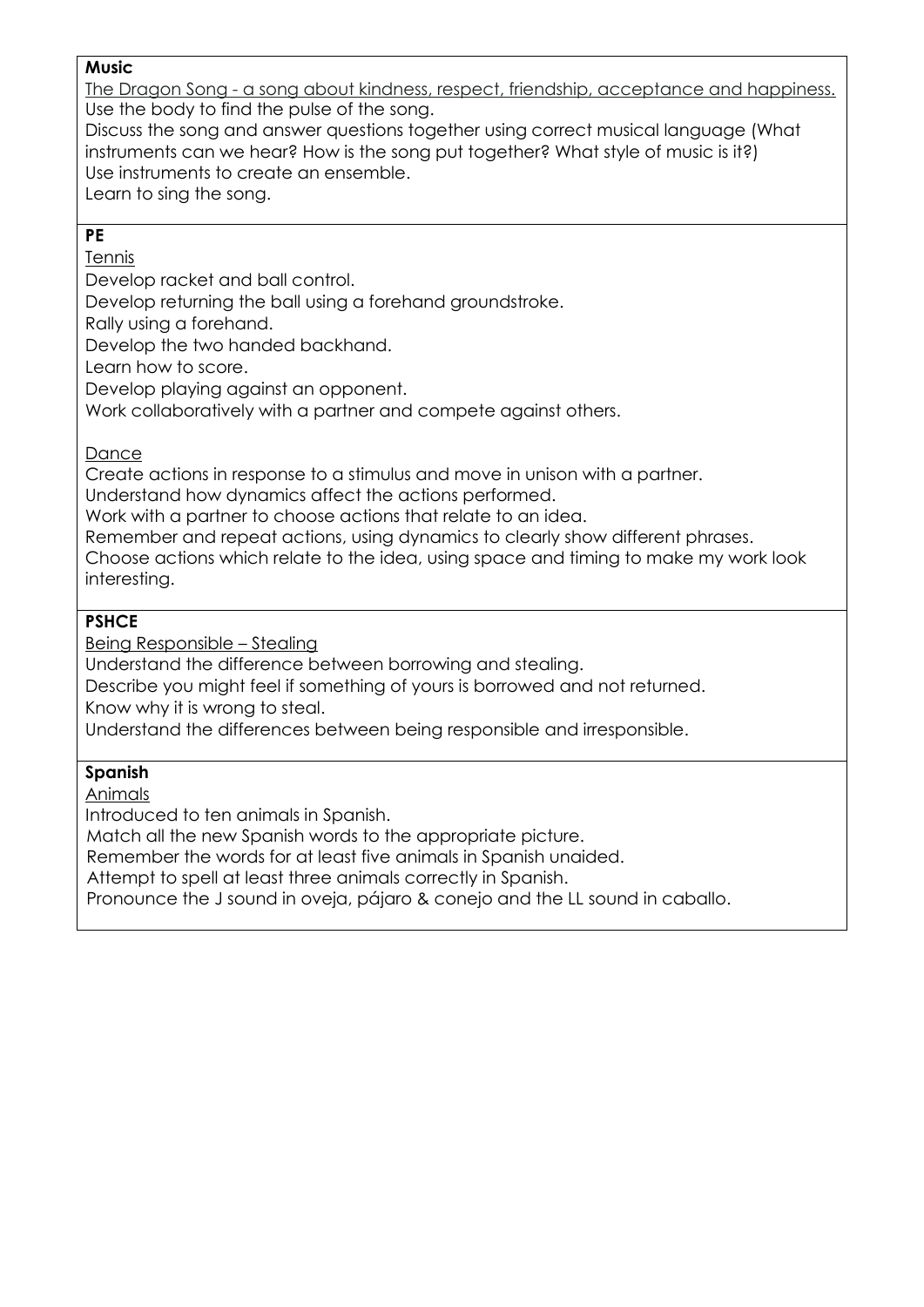

Aingdale St Fohnig<br>Cussiculum Qvesview

# Year: 4 Term: Spring 2

#### **Reading**

Focus Text: Ariki and the Island of Wonders by Nicola Davies

Draw inferences (inferring characters' feelings, thoughts and motives from their actions) and justify with evidence.

Discuss words and phrases that capture the reader's interest and imagination.

Predict what might happen from details stated and implied.

Explore the meaning of words in context.

Record and present information.

Retrieve and record information from non-fiction.

Ask questions to improve understanding.

Identify main ideas drawn from more than one paragraph and summarise.

Identify themes and conventions in a wide range of books.

Identify how language, structure and presentation contribute to meaning.

#### **Writing**

Focus Text: When the Giant Stirred

Written Outcome: Fiction – Adventure

Expand noun phrases by the addition of modifying adjectives, nouns and prepositional phrases.

Choose nouns or pronouns appropriately for clarity and cohesion and to avoid repetition. Use and punctuate direct speech.

Use commas after fronted adverbials.

Sequence stories in different stages: introduction, build up, climax, resolution.

Create dialogue between characters that shows their relationship with each other.

Use 1st or 3rd person consistently.

Use small details to describe characters and for time, place and mood.

#### **Maths**

Number: Multiplication and Division

Recall multiplication and division facts for multiplication tables up to 12 × 12.

Use place value, known and derived facts to multiply and divide mentally, including:

multiplying by 0 and 1; dividing by 1; multiplying together three numbers.

Recognise and use factor pairs and commutativity in mental calculations.

Multiply two-digit and three-digit numbers by a one-digit number using formal written layout.

Solve problems involving multiplying and adding, including using the distributive law to multiply two-digit numbers by one digit, integer scaling problems and harder correspondence problems such as n objects are connected to m objects.

#### Number: Fractions

Recognise and show, using diagrams, families of common equivalent fractions. Count up and down in hundredths; recognise that hundredths arise when dividing an object by one hundred and dividing tenths by ten.

Solve problems involving increasingly harder fractions to calculate quantities, and fractions to divide quantities, including non-unit fractions where the answer is a whole number. Add and subtract fractions with the same denominator.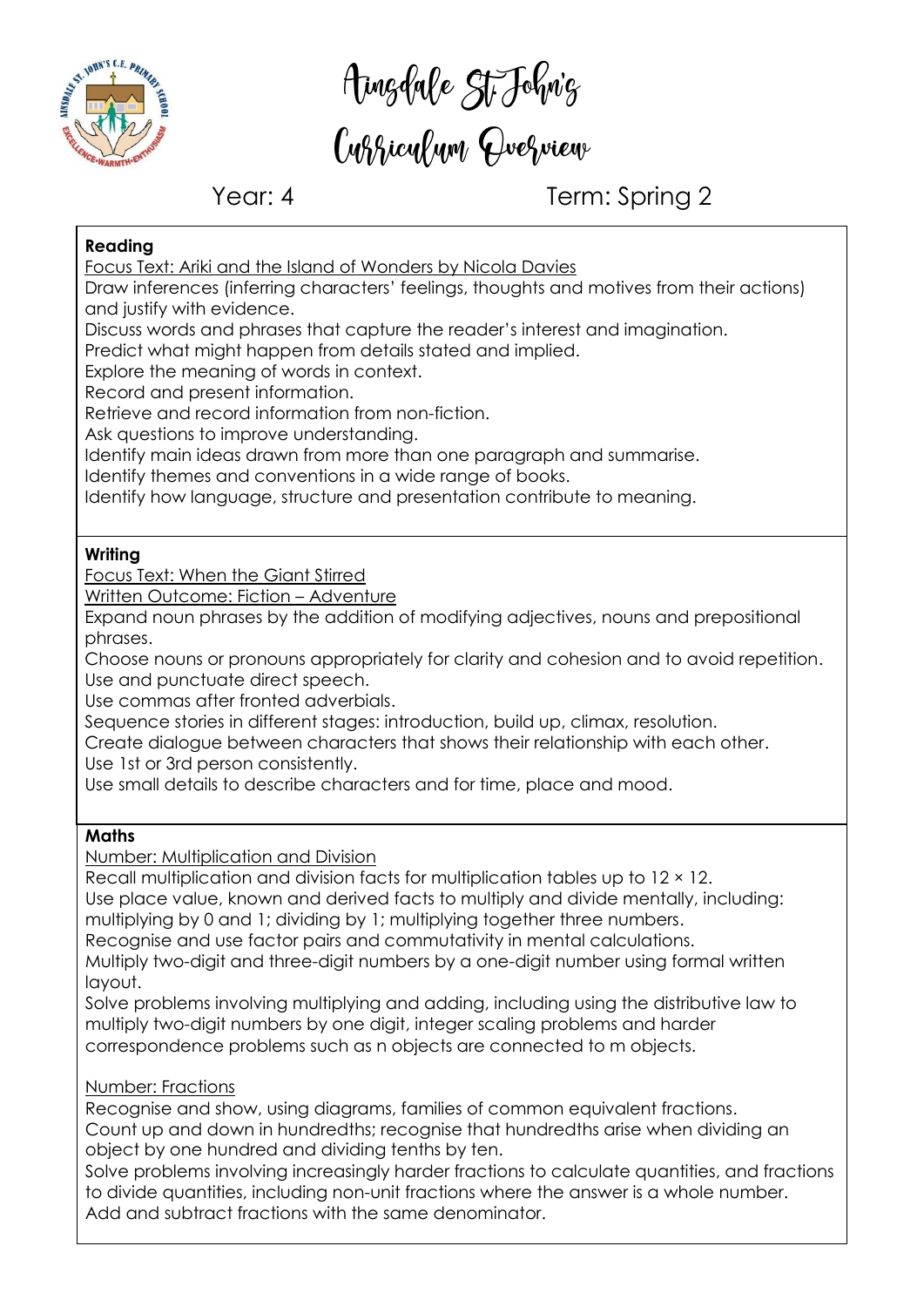#### Measurement

Measure and calculate the perimeter of a rectilinear figure in centimetres and metres. Find the area of rectilinear shapes by counting squares.

#### **Science**

Living things and their habitats

Recognise that living things can be grouped in a number of ways.

Explore and use classification keys to help group, identify and name a variety of living things in their local and wider environment.

Recognise that environments can change and that this can sometimes pose dangers to living things.

#### **RE**

Easter: Exploring Easter as a Story of Betrayal and Trust

Identify and explain the significance of the incidents of betrayal and trust in the Easter story.

Use key religious vocabulary to describe and talk about the importance of forgiveness in Christianity and in their own life.

Ask good questions about people's values and commitments.

Use religious vocabulary to make links between Christian beliefs and the stories of Palm Sunday, Holy week and Easter.

Describe and show understanding of the Christian value of forgiveness in relation to the story of Peter.

#### **Computing**

Creating Media – Photo Editing

Explain that digital images can be changed.

Change the composition of an image.

Describe how images can be changed for different uses.

Make good choices when selecting different tools.

Recognise that not all images are real.

Evaluate how changes can improve an image.

#### **Humanities**

Geography: Extreme Earth

Describe what you find underground.

Describe how volcanoes are formed.

Explain how volcanoes affect people's lives.

Describe and understand key aspects of physical geography in the context of earthquakes.

Explain what causes tsunamis and how they affect people.

Explain what causes tornadoes and the effects they have.

#### **Art & Design**

DT: Making Mini Greenhouses

Explore existing greenhouses.

Investigate stable structures.

Investigate materials to make a mini greenhouse.

Design a mini greenhouse.

Make and evaluate a mini greenhouse.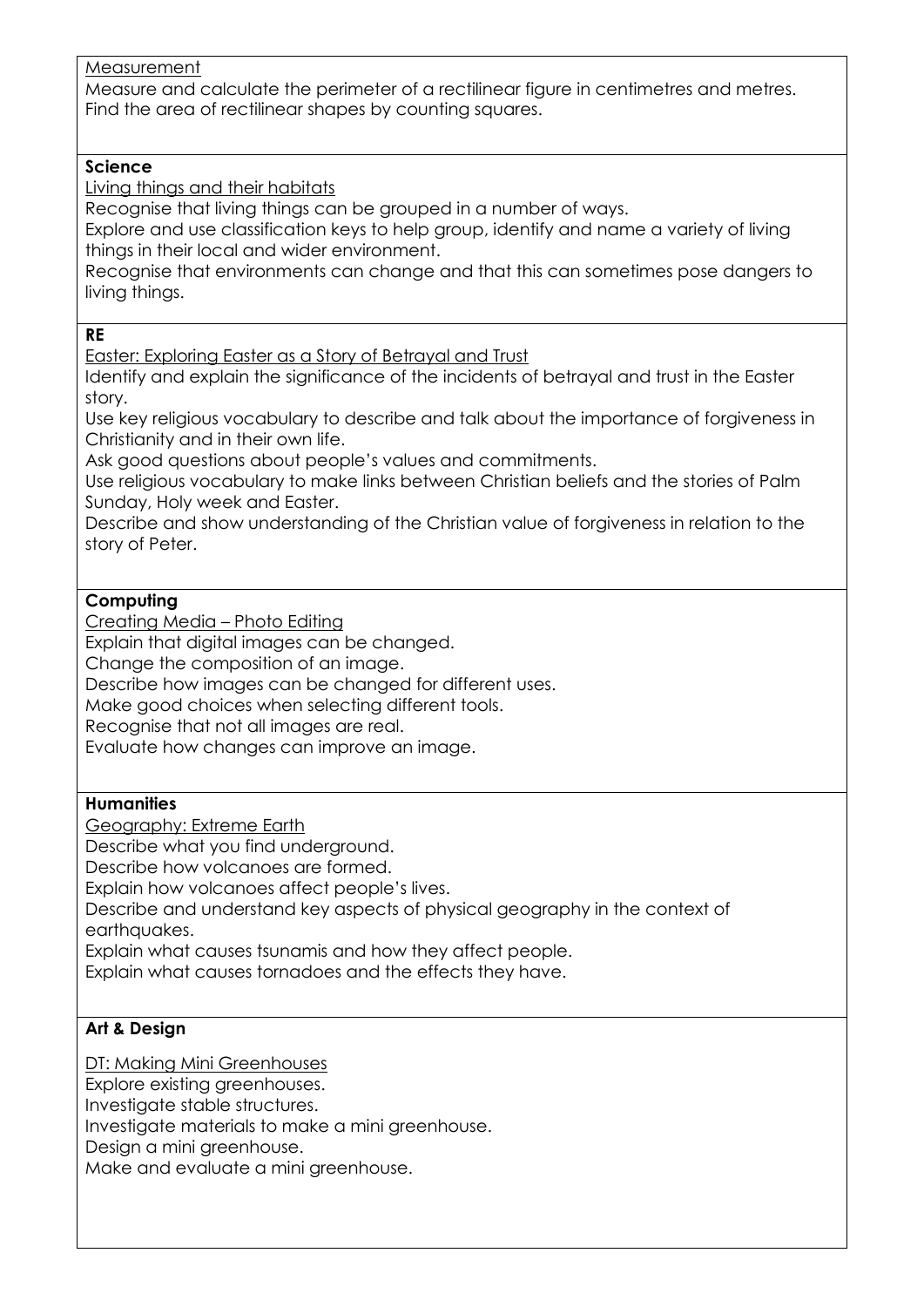#### **Music**

La Bamba for Fiestaval

Use the body to find the pulse of the song.

Discuss the song and answer questions together using correct musical language (What instruments can we hear? How is the song put together? What style of music is it?) Learn to sing the song.

### **PE**

OAA

Develop co-operation and teamwork skills.

Develop trust and teamwork.

Involve all team members in an activity and work towards a collective goal.

Develop trust and accept support whilst listening to others and following instructions.

Identify objects on a map, draw and follow a simple map.

Draw a route using directions.

Orientate a map and navigate around a grid.

#### **Hockey**

Sending the ball with a push pass.

Receiving the ball.

Dribbling using the reverse stick (Indian dribble).

Moving into space after passing the ball.

Use an open stick tackle.

Apply defending and attacking principles and skills in a hockey tournament.

#### **PSHCE**

Keeping/Staying Healthy

Explain what is meant by a balanced diet and plan a balanced meal.

Recognise how too much sugar, salt, and saturated fat in our food and drink can affect us now and when we are older.

Understand nutritional information on packaged food and explain what it means.

Describe different ways to maintain a healthy lifestyle.

#### **Spanish**

At the Cafe

Understand and use set phrases to order food and drink.

Read, recognise and pronounce words from a menu to be able to order a breakfast and snacks.

Ask for the bill in Spanish.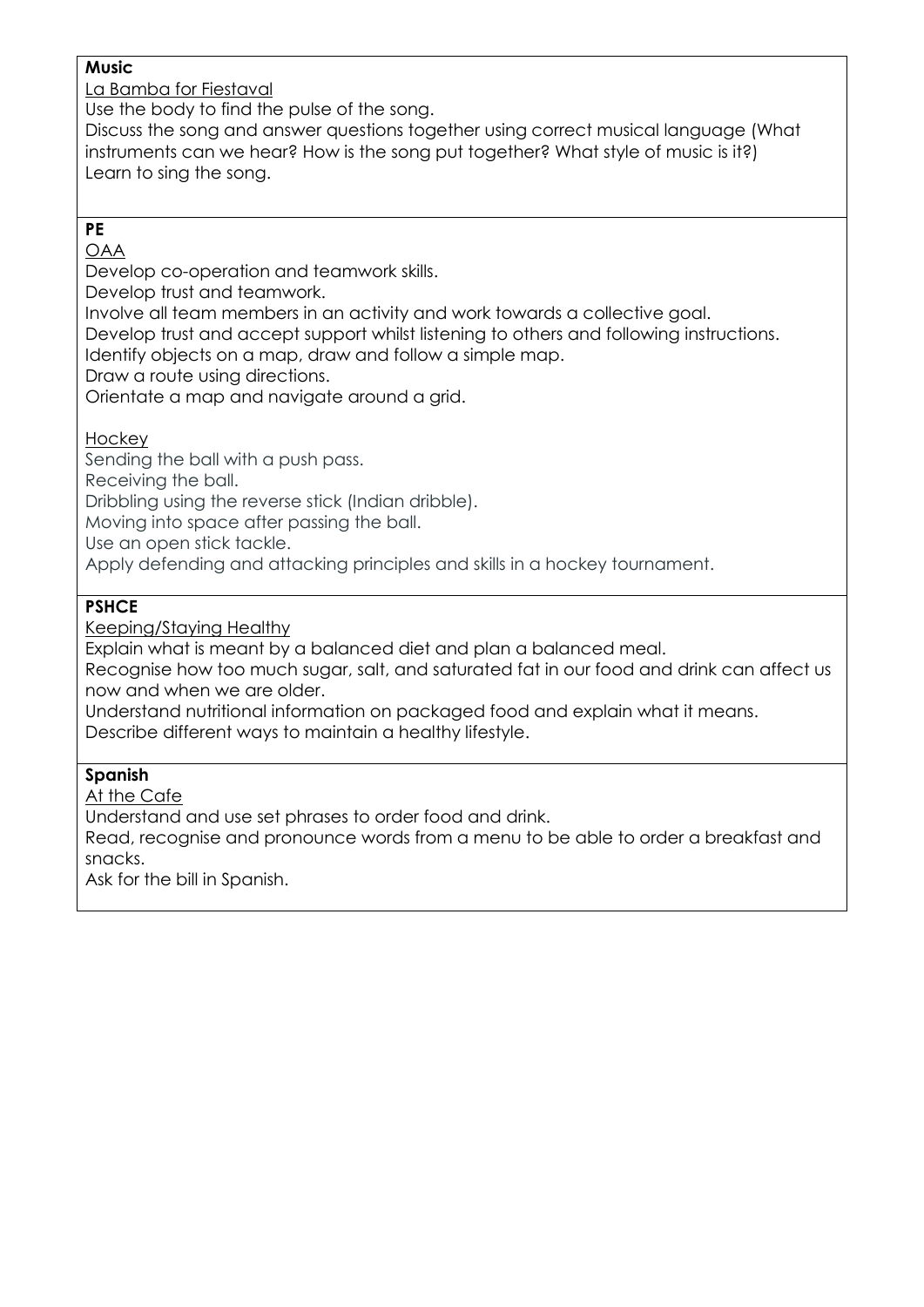

Aingdale St Fohnig<br>Cussiculum Qvesview

# Year: 5 Term: Spring 2

#### **Reading**

Focus Text: Planet Unknown by Shawn Wang (film)

Identify how language, structure and presentation contribute to meaning.

Distinguish between facts and opinion.

Summarise the main ideas from more than one paragraph, identifying key details.

Predict what might happen from details stated and implied.

Explore the meaning of words in context.

Draw inferences and justify with evidence.

Evaluate authors' language choice, including figurative language.

#### **Writing**

Focus Text: The Darkest Dark, Chris Hadfield

Written Outcome: Recount – Biography

Use commas to clarify meaning or avoid ambiguity in writing.

Link ideas across paragraphs using adverbials and tense choices.

Use brackets, dashes or commas to indicate parenthesis.

Engage reader through use of description, feeling and opinions.

Use real life facts, including names.

Use thematic language specific to the subject.

Include the 5Ws – who, what, where, when, why and how – and conclude with a clear summary.

Use formal language appropriately.

#### **Maths**

Number: Fractions

Compare and order fractions whose denominators are all multiples of the same number. Add and subtract fractions with the same denominator and denominators that are multiples of the same number.

Multiply proper fractions and mixed numbers by whole numbers, supported by materials and diagrams.

Find a fraction of an amount.

Solve problems involving fractions.

Number: Decimals and percentages

Recognise and use thousandths and relate them to tenths, hundredths and decimal equivalents.

Read and write decimal numbers as fractions.

Round decimals with 2 decimal places to the nearest whole number and to one decimal place.

Read, write, order and compare numbers with up to three decimal places.

Solve problems involving numbers up to 3 decimal places.

Recognise the per cent symbol and understand that per cent relates to 'number of parts per hundred'.

Write percentages as a fraction (with a denominator of 100.

Write percentages as a decimal.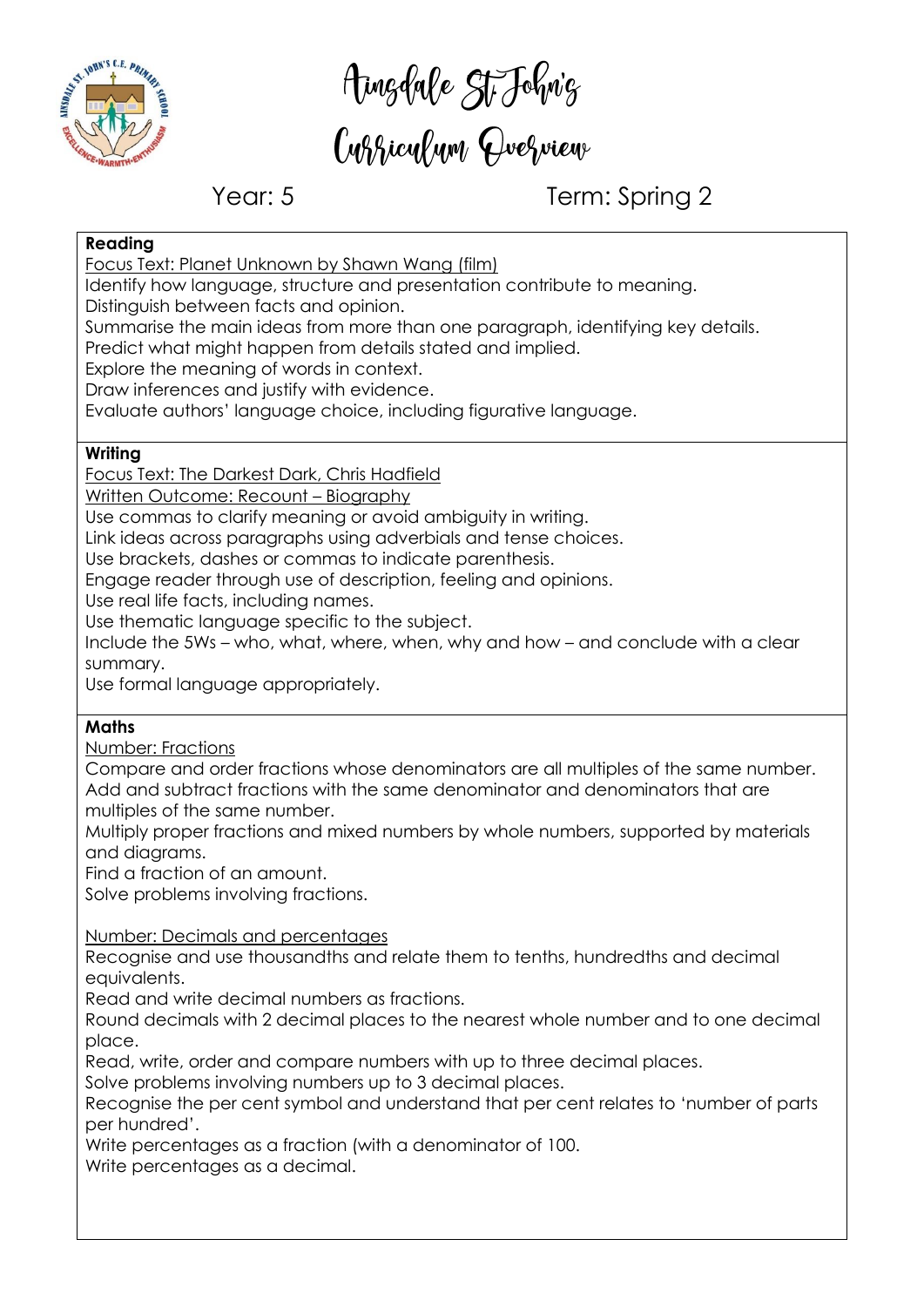#### **Science**

Earth and Space

Describe the movement of the Earth, and other planets, relative to the Sun in the solar system.

Describe the movement of the Moon relative to the Earth.

Describe the Sun, Earth and Moon as approximately spherical bodies.

Use the idea of the Earth's rotation to explain day and night and the apparent movement of the sun across the sky.

#### **RE**

Easter

Explore the Easter story from the perspective of it being the story of Christ's triumph and victory over death.

Know why Christians believe that Easter is a celebration of victory.

Identify what Jesus is victorious over and explain why.

Discuss how his victory affects us today.

Identify and explain what Jesus did to save human beings.

#### **Computing**

Creating Media – Video Editing

Recognise video as moving pictures which can include audio.

To identify digital devices that can record video.

To capture video using a digital device.

To recognise the features of an effective video.

To identify that video can be improved through reshooting and editing.

To consider the impact of the choices made when making and sharing a video.

#### **Humanities**

Anglo-Saxons & Vikings

Describe why, where and when the Scots and Anglo-Saxons invaded Britain and explain what the seven Anglo-Saxon kingdoms were.

Describe a typical Anglo-Saxon village and explain what jobs the people did.

Explain when and where the Vikings came from and why they raided Britain.

Compare the significance of Anglo-Saxon kings during the Viking period.

Identify and explain key aspects of Viking life.

Explain how the last Anglo-Saxon kings shaped Britain.

#### **Art & Design**

DT: Chinese Inventions

Understand how the four great inventions of China shaped the world.

Investigate water-powered machines.

Build and test prototype kites.

Design a kite based on design criteria.

Make and evaluate a kite.

#### **Music**

The Fresh Prince of Bel Air

Use the body to find the pulse of the song.

Discuss the song and answer questions together using correct musical language. (What instruments can we hear? How is the song put together? What style of music is it?) Use instruments to create an ensemble.

Learn to sing the song.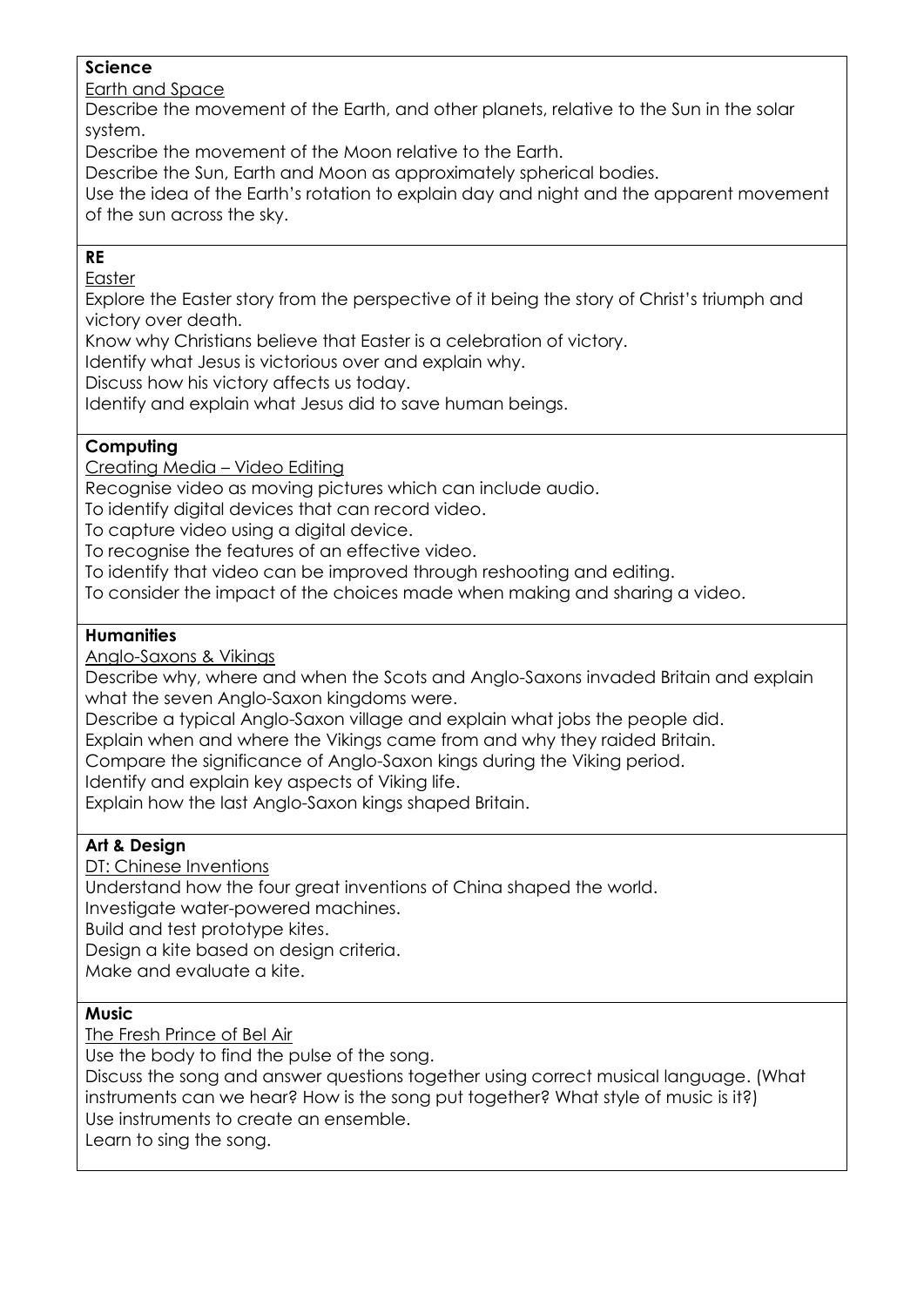#### **PE**

Football

Dribble the ball under pressure.

Pass the ball accurately to a target to help to maintain possession.

Use different turns to keep the ball away from defenders.

Develop defending skills to gain possession.

Develop goalkeeping skills to stop the opposition from scoring.

Apply the rules and tactics to play in a football tournament.

#### Swimming

Develop the front crawl stroke and breathing technique.

Develop the technique for backstroke arms and legs.

Develop breaststroke and breathing technique.

Develop basic skills of water safety and floating.

Increase endurance in swim challenges.

#### **PSHCE**

Being Responsible – Looking out for Others

Recognise why we should take action when someone is being unkind.

Describe caring and considerate behaviour, including the importance of looking out for others.

Demonstrate why it is important to behave in an appropriate and responsible way. Identify how making some choices can impact others' lives in a negative way. Learn the meaning of, and use the words, considerate and inconsiderate.

### **Spanish**

My Home

Describe what rooms there are and are not in our home in Spanish.

Say and write in Spanish whether we live in a house or an apartment.

Say what room we have using the key structure 'en mi casa hay…' and 'en mis casa no hay…'

Use the conjunction 'y' to link two sentences together.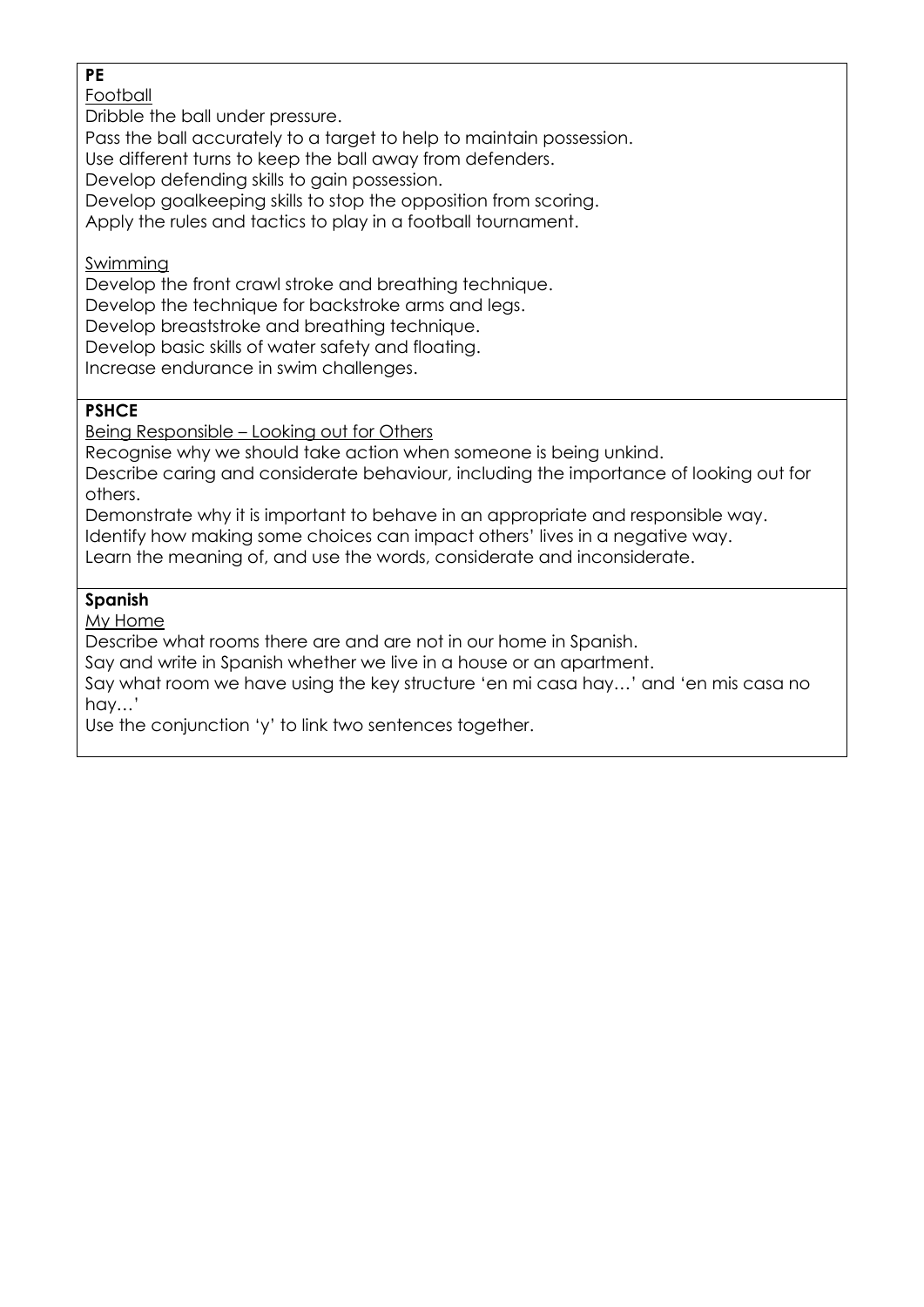

Aingdale St Fohnig<br>Cussiculum Qvesview

# Year: 6 Term: Spring 2

#### **Reading**

Focus Text: The Explorer by Katherine Rundell

Draw inferences (inferring characters' feelings, thoughts and motives from their actions). Justify written explanations with appropriate evidence from the text.

Evaluate authors' language choice, including figurative language (e.g. similes and metaphors, personification…).

Identify how language, structure and presentation contribute to meaning.

#### **Writing**

Focus Text: Island by Jason Chin

Written outcome: A journalistic report about Charles Darwin's discoveries

Add details of the 5Ws throughout piece – who, what, where, when, why and how.

Directly address the reader through questions as subheadings.

Use quotes from people to provide opinions and information.

Use the passive voice for ambiguity.

Use appropriate formality for the intended audience.

Use layout features of a journalistic report, including: headline, photographs and captions and ending with a summary, comment or question.

#### **Maths**

Measurement: Perimeter, Area & Volume

Recognise that shapes with the same areas can have different perimeters and vice versa. Recognise when it is possible to use formulae for area and volume of shapes.

Calculate the area of parallelograms and triangles.

Estimate and compare the volume of cubes and cuboids using standard units including cubic centimetres and cubic metres and extending to other units (e.g. mm and km).

Number: Ratio

Solve problems involving the relative sizes of two quantities. Solve problems involving the calculation of percentages. Solve problems involving unequal sharing using knowledge of factors and multiples.

Revise and consolidate prior knowledge and understanding: Calculate percentages, solve equation problems, find fractions of amounts, multiply 2 digits by 4 digits.

#### **Science**

Evolution and Inheritance

Recognise that living things have changed over time and that fossils provide information about living things that inhabited the Earth millions of years ago.

Recognise that living things produce offspring of the same kind, but normally offspring vary and are not identical to their parents.

Identify how animals and plants are adapted to suit their environment in different ways and that adaptation may lead to evolution.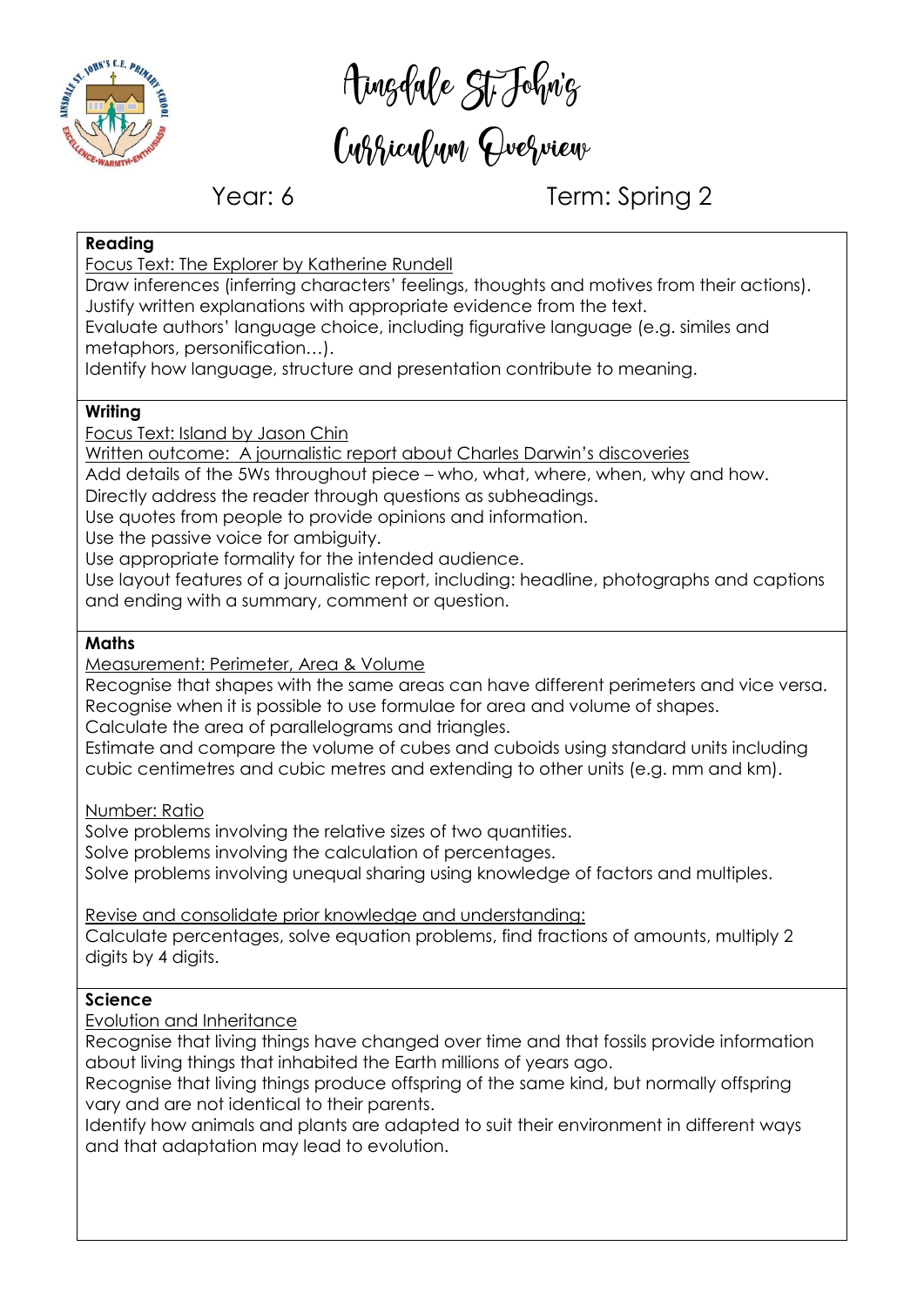#### **RE**

#### Ascension and Pentecost

Retell the stories of Ascension and Pentecost connecting them with Christian beliefs. Describe what Christians believe is the impact of the Holy Spirit on people's lives. Explore and articulate the ways in which these events help answer questions about God.

#### Ideas About God

Use religious language which shows a developing understanding of the Trinity. Identify the elements in Christian worship that express Christian beliefs about God. Ask 'big' questions and express own, individual views.

#### **Computing**

Programming A – Variables in games

Define a 'variable' as something that is changeable.

Explain why a variable is used in a program.

Choose how to improve a game by using variables.

Design a project that builds on a given example.

Use a design to create a project.

Evaluate a project.

#### **Humanities**

The Maya Civilisation

Explain different ritual elements of the ancient Maya religion and describe some of the main gods in greater detail.

Read and write larger numbers, combining some syllabograms to create glyph blocks and write some words.

Research and provide some of their own ideas about the significance of corn and chocolate.

Describe the different features of Maya cities and be able to appreciate what it would have been like to live there, answering questions to demonstrate their understanding of different aspects of the Maya civilisation.

#### **Art & Design**

Art: Famous Fashions

Explore how clothing can be used to express ourselves.

Observe and draw different facial expressions.

Create wire models to express body language.

Explore how lines and fonts can express ideas.

Explore how artists, use colour to express themselves in art.

Study the art work of Chuck Close and explore his techniques.

#### **Music**

You've Got a Friend

Identify style indicators and use the body to find the pulse of the song.

Comment on the voices heard and discuss the genre of music.

Describe both the musical dimensions and the structure of the song.

Sing/rap in unison with others – use glockenspiel or recorders to accompany.

Discuss comparatively other songs by the same artist and attempt to use the following vocabulary: *melody, compose, improvise, cover, pulse, rhythm, pitch, tempo, dynamics, timbre, texture, structure, dimensions of music, hook, riff, solo, civil rights, gender equality, unison*